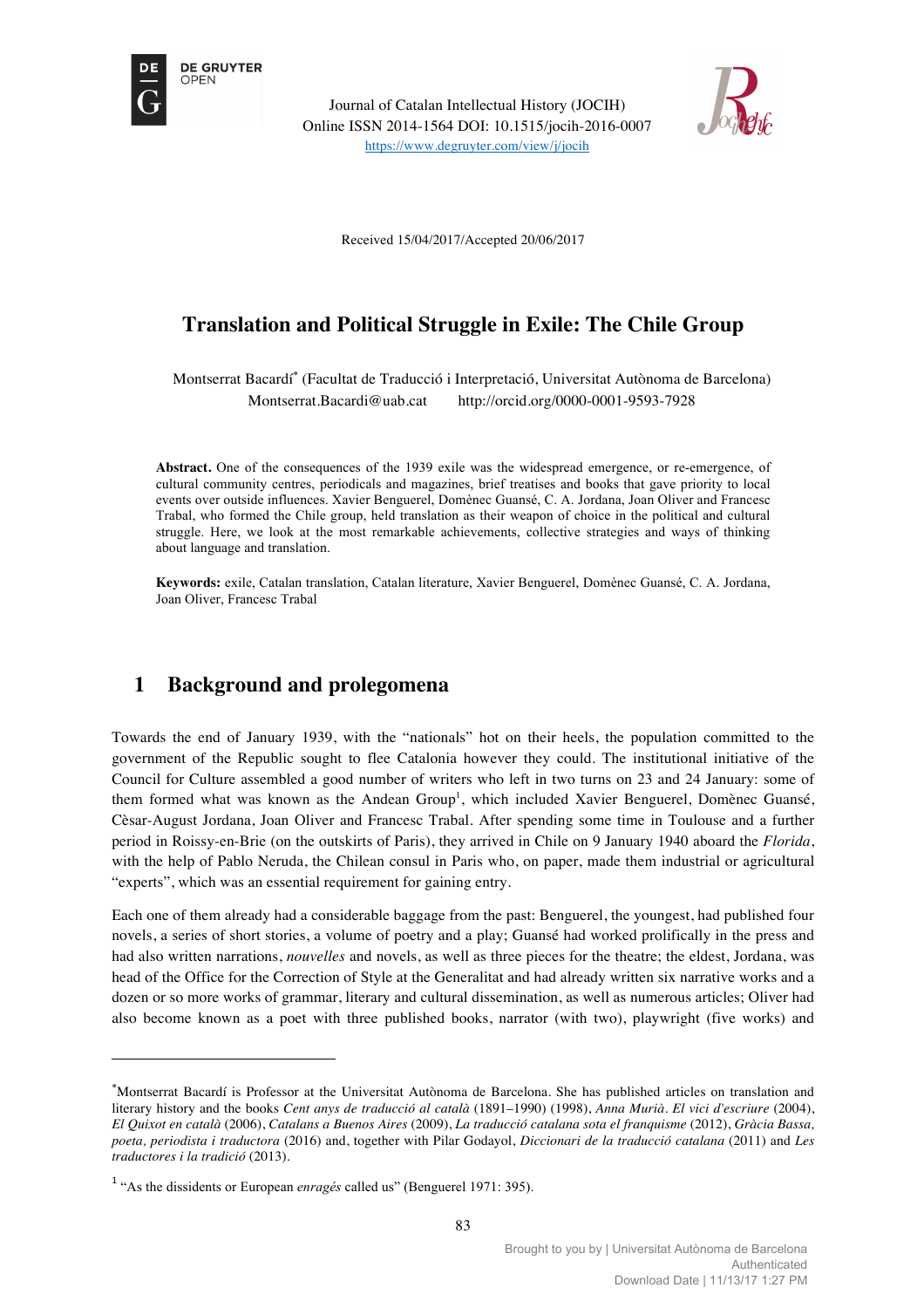journalist; finally, Trabal, a cultural activities and organisational leader of the group, had published six novels and a book of jokes.

They also had experience as translators, with the exception of Benguerel and Trabal. Oliver had translated a story by Jules Superville, Guansé the French classics such as Balzac, Louÿs, Maupassant, Prévost and Voltaire. Jordana had become something of a reference in translation – especially from English – in classical plays, with two works by Shakespeare for an aborted project for the complete works, as well as modern and contemporary narrative: Dickens, Hardy, Walter Scott, Stevenson, Mark Twain, H. G. Wells and Virginia Woolf.

During their year in France, Benguerel, Guansé, Jordana, Oliver and Trabal tried to continue with their intellectual activities, as a result of the efforts of Trabal, who managed to organise stays at the *Maison des Pompiers* in Toulouse and the castle at Roissy-en-Brie. The shock produced by so much loss did not dilute their creative force, as can be seen in a number of articles that appeared in magazines dedicated to emigration and the first publications in exile, the works actually undertaken and the projects in the pipeline. Domènec Guansé, the reporter for the first intellectual exodus, testified to the events in a collection of articles printed in *Catalunya* (Guansé 1939a; 1939b). Xavier Benguerel described his personal experiences during that period of transit: when he was still in Barcelona, packing his bags, he managed to jam in "some papers I had in the drawer of my bedside table: translations of some poems" (Benguerel 1971: 280); in Toulouse, at the old fire station where they were received, he carried on working and, once in Paris, he received a sum of 3000 francs from the Fundació Ramon Llull for his literary work – money that would go towards reuniting his family. Francesc Trabal was also recompensed for some supposed translations, an "administrative" term that would have covered the collective compositions that he had organised (*La cultura catalana* 2000: 123).

The first publisher in exile was set up in Buenos Aires. Under the umbrella of *Catalunya*, the Help Group for Catalan Culture was set up with the aim of "bringing together the word inspired by our poets and our writers" (Benguerel 1939: 7). Did translation remain outside this and the other collections that appeared? *De facto*, it did, since there were only limited resources and it could not operate within the laws of a regular market: to put it bluntly, the potential public had become volatile. The first two volumes of the Group (of the six that would appear) corresponded to the Chilean nucleus: *Sense retorn* (1939), by Benguerel, and *Tres a la reraguarda* (1940), by Jordana. At the presentation, Benguerel celebrated the initiative due to the fact that, since the victory of Franco, "every written and spoken word has an air of struggle" (Benguerel 1939: 13). If political commitment had banished them from the country, it also had to make up for the suffering of being in exile. It had to give them a sense of being, a reason for staying strong and active in the (softness) of brand new countries that attracted adventurers and bounty hunters.

Again, Francesc Trabal stepped up as the main person responsible for establishing links with the country of adoption and drumming up support for patriotic activism. Appeals to the Catalans took place through the articles published in *Germanor*: "We have to do what is necessary and what we are capable of at every moment. We have to surpass ourselves" (Trabal 2011: 89–90). He was head of a radio programme on literature, of the Chilean-Catalan Institute<sup>2</sup>, the PEN Club of Chile (where he created the Catalan section) and the Rapa-Nui children's publisher. He also organised the Spanish translation of his own novels, *Judita* (1941), by Manuel L. Salvat, and *Vals* (1945) and *Temperatura* (1947), by his friend Joan Oliver. All in all, he can be considered "the Catalan writer with the greatest prominence as a writer, strictly speaking, within the country where he ended up" (Campillo 2006: 252). It should be mentioned that later on, he began to disappear from the scene, worn down by the "moral damage" of distance (Oliver 1968: 49).

 $\overline{a}$ 

<sup>&</sup>lt;sup>2</sup> "A cultural organisation at the service of Chile and Catalonia and for spiritual exchange between the two countries" ("Els catalans a Xile" 1942: 28).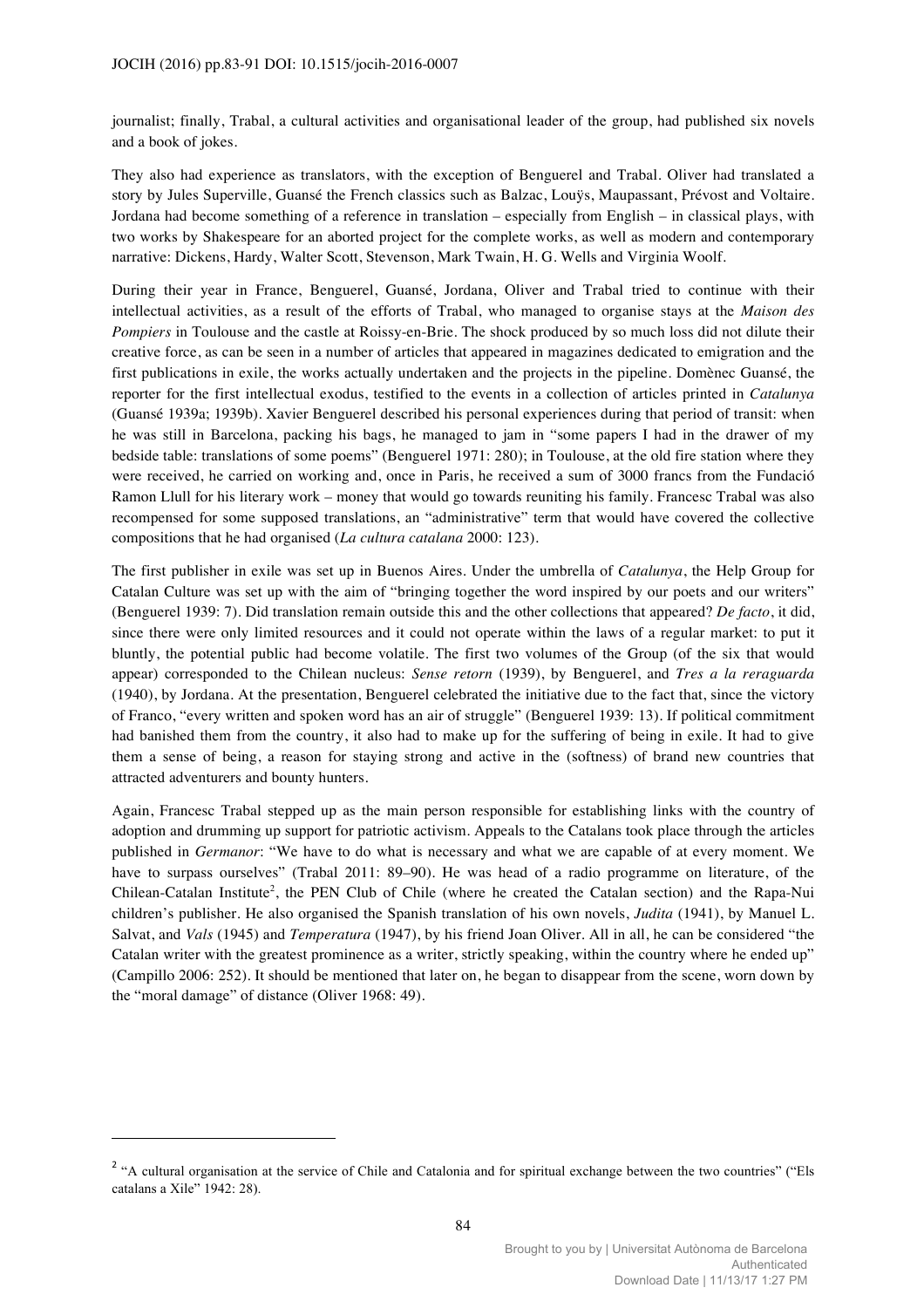### **2** *Germanor* **and Catalunya**

Part of the cost of the journey to Chile had been met by the Catalan Centre of Santiago, which received the group and opened up to it the doors of *Germanor*, the magazine founded in 1912 by Francesc Camplà. The March–May 1939 issue contained an anonymous note announcing that it had "ceased to be a local magazine" and had become the "voice of the spirit of Catalonia" ("Noves col·laboracions" 1939: 1). In April 1940, it underwent a change of format and content and thereafter began to be published with Benguerel, Guansé, Jordana and Trabal as its "writing team". Camplà's death in the middle of 1941 meant that Oliver was able to take over as chief editor, a post he held until 1943, when he resigned over a political disagreement. In January 1945, Guansé took over as editor and remained until the final issue 608 in March 1963 shortly before returning to Catalonia. In fact, since March 1951, the magazine had again been seen as a journal for the Centre: "it continued to print an average of a thousand copies but the dwindling number of readers and collaborators along with the economic crisis meant that the issues got thinner" (Manent 1989: 67–68).

So, the 1940s was the golden age of *Germanor*. With different types of involvement, the newcomers played their part in it, and they did so as if they had never moved away from home, using the resources that they had available to make a "normal" magazine for a "normal" public – modern and cosmopolitan and, at the same time, sensitive to the historic defeat they had experienced while being firmly rooted in the new country. Language and literature had to occupy pride of place, without losing sight of the political opinion and news service offered by all the publications of the migrants.

Consequently, and in all naturalness, the group began to insert translations. The first was a "Chilean tale" by Luis Durand, translated by Francesc Trabal. He never again did any translating, and those who up until then had been the most prolific translators were also fairly noted for their absence. As Jordana explained to Agustí Bartra on 8 April 1941, for him, translation was an arduous experience: "I work the full eight hours at the Ercilla publishing house, and three or four more doing translations from English for the same company" (*Correspondència*: 2005: 10). Guansé sporadically translated journalistic texts from the Chilean, Spanish and French press. But most of the literary translations were identified to Xavier Benguerel and Joan Oliver, either by their name, sometimes with their initials and sometimes under the pseudonym of the poet *Pere Quart*.

They shared the same source languages: French and Spanish. Benguerel also translated from English, which he was studying at the time "as if my objective [...] was exclusively to read and to translate" (Benguerel 1974: 75): he gave us the first Catalan versions of "Annabel Lee" and "The Raven" by Edgar A. Poe. Oliver enjoyed rewriting compositions from German by Rainer Maria Rilke using intermediate translations, justifying the practice with examples of illustrious precedents:

I confess that I do not know the original language of the poet translated. It has been enough for me to use Spanish and French versions, and a dictionary. I have proceeded in much the same way as Josep Carner and Marià Manent in their versions of Chinese poetry. On some points I have taken certain liberties; I don't know if I have always interpreted Rilke's thinking correctly. But I like my translation and I would like the readers to like it; and for it to contribute to the knowledge, among Catalans, of one of the purest and richest poets of all time. (Rilke 1941: 17)

It was the first argument for indirect translation, and on his return to Barcelona, he used the same method for *Pygmalion* by George Bernard Shaw and several works by Chekhov, and obviously, he focussed on the benefits of translation for the target language and culture.

On arrival in Chile, as mentioned above, Benguerel had already received economic recompense for "my versions of Verlaine, Rimbaud, Baudelaire, Mallarmé i Valéry" (Benguerel 1971: 375). They were his leading poets and he took advantage of *Germanor* to offer a taste of them, such as "El cementiri marí", by Paul Valéry, later retranslated (Ripoll 2009). In a demonstration of the affinity between him and Benguerel, the "homeless poets" (Steiner 2002: 24), Oliver took up the challenge of making French symbolists such as Mallarmé and Valéry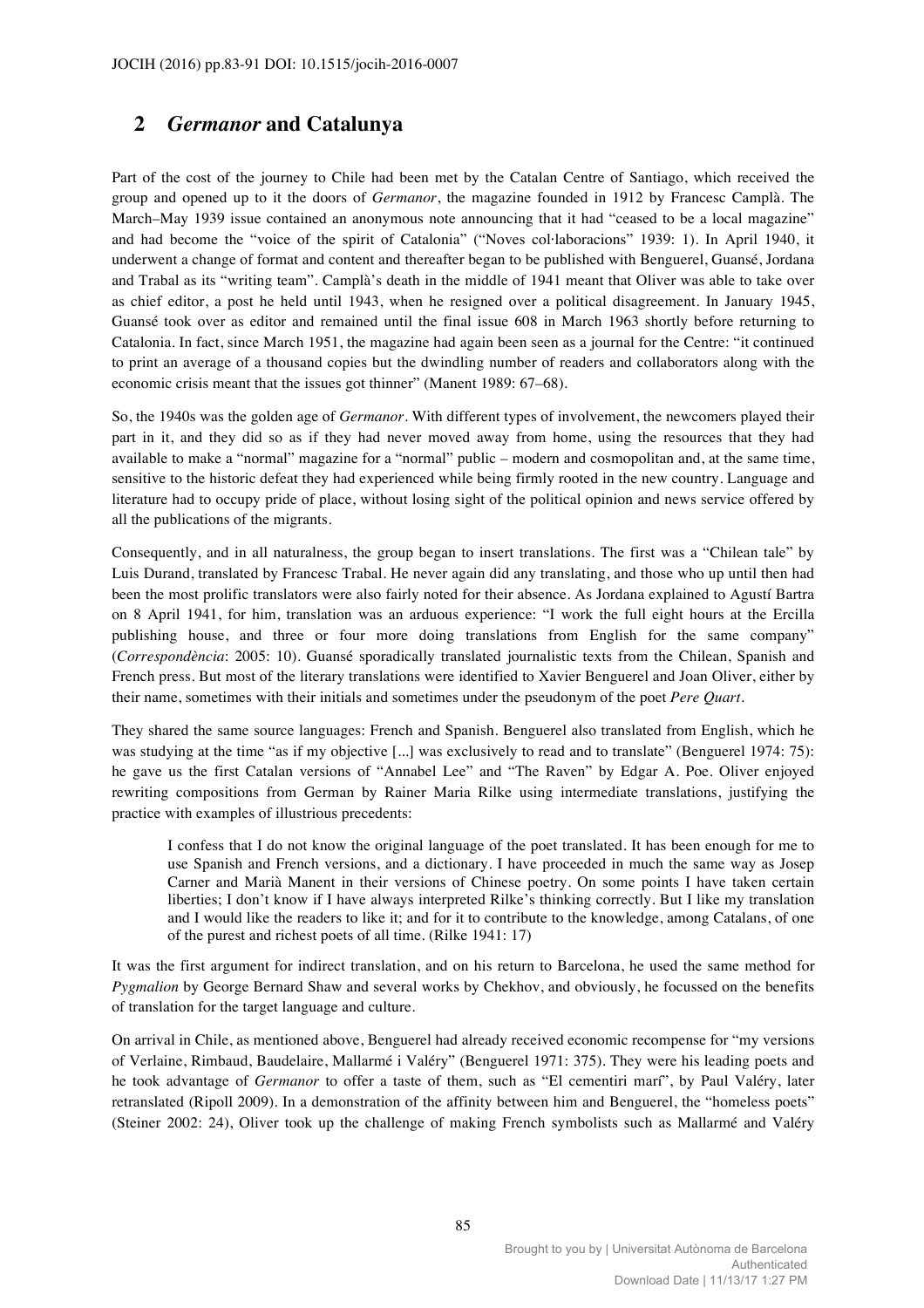speak Catalan.<sup>3</sup> Jointly, they signed the translation of "Booz adormi", by Victor Hugo<sup>4</sup>, with their combined initials "X.O.". Oliver also rewrote five poems and two new narratives by Jules Superville and, once back in Barcelona, a scene from Molière's *Misantrope*. <sup>5</sup> Both Benguerel and Oliver translated other texts by Superville, but they have remained unpublished. In short, in Santiago, they tied strong knots of translational complicity, which they maintained for years afterwards, as reflected in the superb *Epistolari* (1999).

In the same way, they made a big effort to distribute Chilean literature among Catalan readers, with news, articles and translations. They imposed the will to strengthen the relationship between the two peoples and clearly show their gratitude for the welcome they had received. So, Benguerel – and Oliver even more – translated stories by Ricardo A. Latchman and Mariano Latorre as well as poems by Vicente Huidobro, J. Lagos Lisboa, Gabriela Mistral and Pablo Neruda.

In 1945, Mistral was awarded the Nobel prize, a pretext used by *Germanor* to highlight her work. It particularly valued her poetic works and her human side (simplicity, kindness and generosity), as well as the links that she had established previously: talking of a period in Barcelona, "already in 1935 she had publicly made manifest her love for Catalan culture" ("Gabriela Mistral" 1945: 1). In an article in the celebrated section "The hour of the witch", Joan Oliver made an existentialist reading of her, in which he specifically underlined "a certain negligence in her art", "a radical originality, the definitive force of her message" (Oliver 1945: 9), universal and lasting.

The return of Pablo Neruda to Chile was the motive for a special section in recognition of him in the first issue of *Senyera*, a magazine edited by Oliver from 1943 to 1944, with a translation of the poem "General Franco in Hell", in recognition of his "active love towards us" (Neruda 1943: 5). Later, the Catalan community paid homage to him on 17 March 1945 (Campillo 2009b). The March issue of *Germanor* made a large impact with the publication of speeches by Xavier Benguerel and Pablo Neruda (translated by Guansé) and the version of Neruda's "Cant en la mort i resurrecció de Lluís Companys", signed by Pere Quart. Benguerel on the one hand praised his courage, which had enabled them to enter Chile, but also endowed him with a certain messianic reverence (very Neruda-like), vindicating the role of art in the political struggle: "we will reclaim our land if finally, from our hearts, we are able to turn it into poetry" ("Homenatge a Neruda" 1945: 15).<sup>6</sup>

In parallel, Benguerel and Oliver published translations of the same languages and the same, or related, authors in the five issues of *Senyera* that appeared, and, especially, in the *Catalunya* of Buenos Aires – one of the few publications in exile which paid for contributions (Bacardí 2009: 16-17). The first to be involved was Jordana, who published six Shakespearian sonnets in 1939. Benguerel produced versions of two poems by Alejandro Reyes, and others, from French, of poems by Pierre de Ronsard, Charles Baudelaire and Paul Valéry. The translations were often swathed with notes by Benguerel himself, giving him presence and "authority", explaining the motives for his choice and, more subtly, how he had gone about the work (Bacardí 1996). Oliver translated several poems by Gabriela Mistral from Spanish and also a first version of *Cucurell o el cornut imaginari,* (Molière's "The Imaginary Cuckold"), which he later reworked. The length of the work meant that a note of justification was necessary: "Our magazine does not customarily publish complete works for the theatre. We have made an exception in this case of the excellent French comic playwright in consideration of the prestige of the translator, the eminent Joan Oliver ("Pere Quart") and in recognition of his work of adaptation to our language and surroundings" ("*Cucurell*" 1941: 11). The article was headed with an introduction by Domènec Guansé, who placed it in the context of a tradition of translations of Molière, describing some of the distinctive traits and heralding the positive effect of the shock effect that Catalan literature was capable of:

 $\overline{a}$ 

<sup>&</sup>lt;sup>3</sup> According to the account of C. A. Jordana, while on board the *Florida* on the voyage to Chile, the work of Valéry had already been the subject of debate: "Xavier, Domènec and Joan, the poet, are discussing Paul Valéry" (Jordana / Guansé / Oliver / Benguerel 1994: 54). <sup>4</sup> "The best poem by Victor Hugo translated for the first time into Catalan" (Hugo 1940: 31).

<sup>&</sup>lt;sup>5</sup> "He seems to have fatefully thrown himself into translating the complete works of Molière" ("El *Misantrop*" 1949: 11), a project that he was unable to carry forward.

Years later, now in Barcelona, Benguerel rekindled his personal and literary relationship with Neruda and translated a number of his poems (Benguerel 1974: 133–165; 1982: 77–85).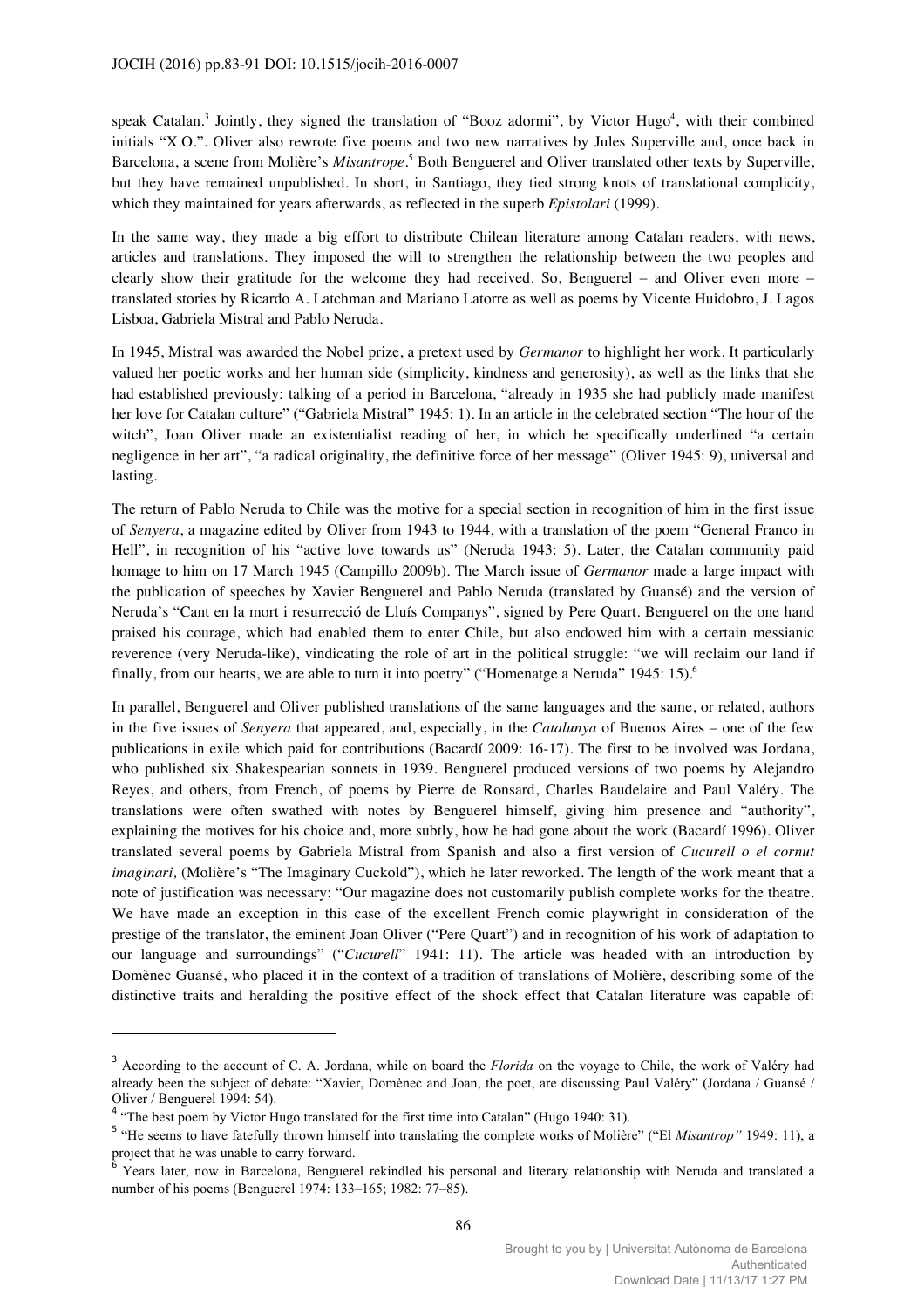"those of us who [...] had suggested that Catalan theatre should break out from its home-grown roots [...] can only feel joyful about this persistence in the cult of Molière" ("*Cucurell*" 1941: 3).

Finally, translation occupied a significant place in El Pi de les Tres Branques, an initiative led by Benguerel and Oliver, which published seven works between 1947 and 1952. In the initial phase, there were three collections: a "Catalan literary series", some "documents of our times" and "Catalan versions of foreign works" – for the last of these, some of the programmed books were announced:

The following translations have been commissioned: *Fragments*, by Novalis (a version from the German by J. Ferrater Mora); *Viatge sentimental*, by Sterne (version from the English by Xavier Benguerel); *Isabel*, by Gide (version from the French by, Joan Oliver); *Antologia de contes xilens* (version by Domènec Guansé); *Caliban parla*, by Guehènno (version from the French by Salvador Sarrà).

Outside that series a special Edition of the Catalan poem by Paul Valéry *El cementiri marí*, translated in verse by Xavier Benguerel will be published with illustrations by Carles Fontserè. ("El Pi de les Tres Branques" 1947: 54-55)

Only the shortest appeared in the end, in the form of an opuscule. Because of a lack of resources, once again priority was given to original works. However, some of the translations had already been started, as seen in a letter dated 1 October 1947 from Oliver to his wife, Conxita Riera: "I am translating the novel *Isabel* by Gide for El Pi de les Tres Branques" (Oliver 2000: 68). Gide was not Catalanised again, following the disaster of 1939, until the 1980s.

#### 3 **Translation and language**

Behind this series of translations, a fairly defined concept of translation and language can be perceived, in keeping with the circumstances and as a way of understanding the cultural acts. Benguerel, Guansé and Oliver timidly approached questions of translation, while Jordana and Oliver tackled other questions of language.

In practice, for the Chile group, translation meant appropriation, domestication, in the sense of approaching a linguistic and conceptual subject and also in the sense of educating or teaching. If the interest in literature resided initially in the choice of authors and texts, in the final result, it was the supposed "pedagogical" interest for the potential readership that prevailed. The translation had to be read with the same "naturalness" as the original works and, at the same time, had to establish a model of language, or even forge one, as in the case of Josep Carner, whose translations were considered "a delightful search for relations between languages and a deep understanding of Catalan" (Jordana 1959: 195). Strict faithfulness was obviously resented. For that reason, for his version of *Cucurell,* Guansé maintained that "more than a translation it is a reworking or recreation" ("*Cucurell*" 1941: 3): In the same sense, Oliver expressed himself by Catalanising the words of Molière, recreating them and making them his own. Benguerel worked in a similar way and did not deny that the admiration he held for the French symbolists led him to "try to make their poetry my own" (Baudelaire 1943: 4); this was seen even more explicitly in Ronsard's versions of the sonnets: "a translator [...] not only takes what he loves but turns it into the essence of himself" (Ronsard 1942: 4). The line between original and appropriated work was blurred, the original and the foreign voice became mixed because, in the end, everything came from the same "love of poetry and my own language" (Ronsard 1942: 4). If an ambitious creative work constituted an act of rebellion and national affirmation, the translation of another Western literature did the same. Similarly, translating from abroad meant opening up and modernising the Catalan language and literature, which was threatened under the blows of the regime and in peril of becoming isolated and subject to a certain "folklorisation". From the provisional homeland of Chile, Molière and Baudelaire were the best antidote, meaning that exile was, in fact, "not an inappropriate means of access to the universal" (Guillén 1998: 63).

From their adopted country, they could reflect on the language. In the inaugural issue of the new period of *Germanor* in April 1940, there was already a new section called "Defence of the language" by Arnau Bellcaire,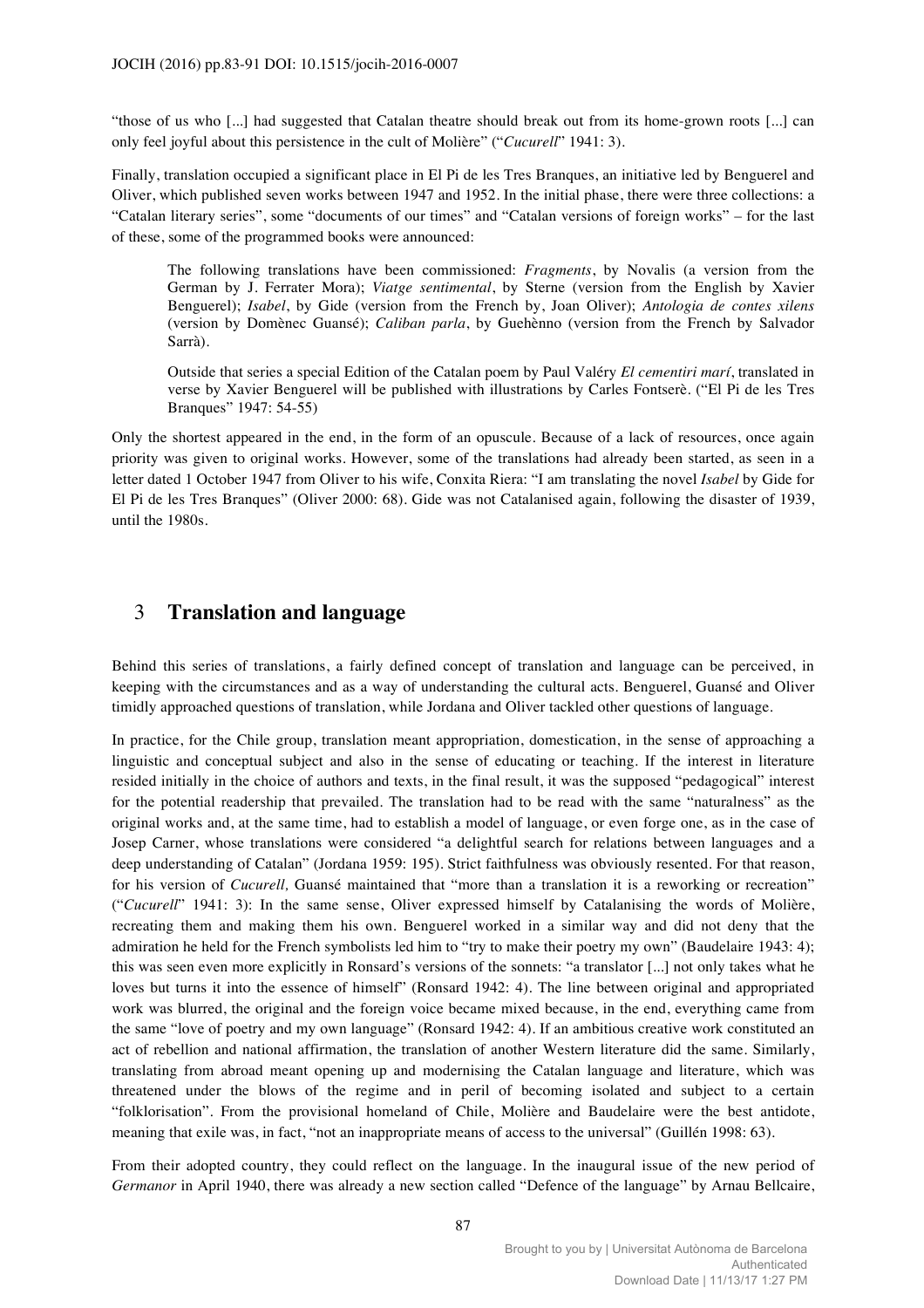a pseudonym of Jordana. In the first article entitled "General considerations", aimed at the "Catalans of America", there was a call for vigilance in the face of the inevitable interference of the adopted tongue, most of all taking into account the fact that in the freedom of expatriation, there was a need to preserve "our language in its purest beauty" (Bellcaire 1940a: 20). Even so, the group shared the idea that "purity" should not mean stiffness or artificiality. So, some months later, on more practical grounds, Jordana declared: "I would advise Catalans in Chile that, by using our language in writing, they will never forget how to speak it" (Bellcaire 1940b: 10), so that they would not fall into the trap of vain pretension or cloaked audacity.

Indirectly, Oliver also fought against verbal excesses and linguistic distortion in different pieces of writing, for instance, in some of his essays, such as those on Marsias and *L'arbre de foc*, by Agustí Bartra. On the other hand, he used *Germanor* to criticise others in the country who had changed their language (in particular, in the articles "Catalan books" and "Catalan vengeance"). With regard to the appearance of the new features in the works of Ignasi Agustí and Josep Pla, he ironised about "the improper and tinny language in which they are written" (Oliver 1946a: 9), a Spanish filled with Catalan influences that detract from the language and leave it without its own simple and skinny genius. It goes without saying that, in some cases, there was an underlying form of protest – as subtle as it was powerful – by the collaborationist "Catalan *botifler* writers" (Oliver 1946b: 17). Meanwhile, faithfulness to the language continued year after year among a considerable-sized group living far from home.

### **4 No return?**

Of the five authors who set sail for Chile in December 1939, two – Francesc Trabal and C. A. Jordana – died there in 1957 and 1958, respectively. Both had become removed from collective Catalan activity, although they continued to write: Trabal published *Temperatura* (1947) and Jordana, *El Rusio i el Pelao* (1950) and posthumously, *El món de Joan Ferrer* (1971). Trabal, "failed in all the businesses he touched" (Oliver/Calders 1984: 52), mainly because he didn't mould himself to "this America which is so big to us" (*Correspondència* 2005: 23). Jordana, as seen previously, became a slave to correction and translation – jobs which he did "with pleasure but without excitement" (Guansé 1971: 9), first in Santiago and then in Buenos Aires, where he moved in 1945 to work for the Editorial Sudamericana publishing house. To make up for his intellectual solitude, he carried on learning languages – "I almost have German by the throat" (Busquets & Grabulosa 1993: 111), he wrote to Benguerel in September 1953 – and translating to Catalan: *Els bandits*, by Schiller, and *Egmont*, by Goethe (Franquesa 2015). It was of no importance to him whether these versions had been commissioned or whether there was a demand for them from the publishers; if only for himself, he had to return to his own target language after having written so many pages in his borrowed tongue (Campillo 2009a).

Domènec Guansé was the last to return to Catalonia, in 1963. For more than 20 years, he had devoted his life to the Catalan Centre and to *Germanor*. While in Santiago, he wrote the first version of the *Retrats literaris* (1947), as well as the diary *Ruta d'Amèrica*, a couple of published novels, *La pluja d'or* (1950) and *Laberint* (1952), and another couple that remain unpublished (Corretger 2011). He made his own overall evaluation of the situation: "if you asked me what my profession was during those years I would say – I was an exile", or, in other words, "my work in Chile, as a whole, did not aspire to be a work of literary creation, but principally one of service texts" (Riera Llorca 1971: 50 i 55).

In Chile, Xavier Benguerel set up a pharmaceutical laboratory, which prospered. His homecoming was gradual, with several return trips until 1954, when he settled in Barcelona. *Sense retorn* (1939), written during the war, was the first work he published in exile. Before taking up the fertile profession of narrator again, translation served him to express himself and to experience a comforting historical and existential re-bonding, driven, like most of the exiles, by an "imperious need to re-establish their broken lives" (Said 2005: 184). It had a cathartic effect and, in the words of Guansé, "the translations fired the furnace that had always been ready" in the novelist (Guansé 1955: 242).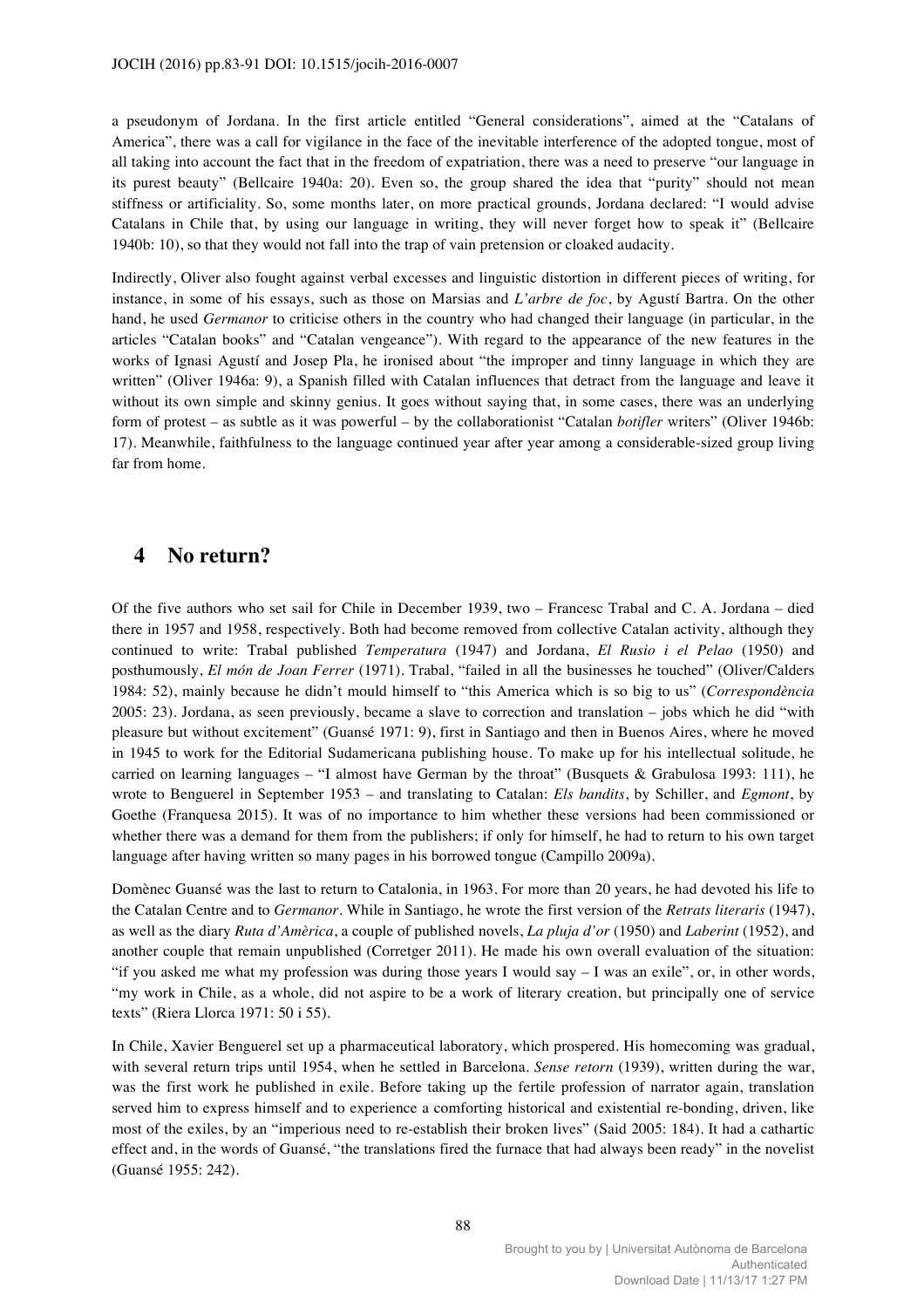Joan Oliver returned as soon as he could because "in exile, the only thing I wanted to do was return!" (Oliver/Calders 1984: 56). He did so with both fear and apprehension. To his activities as a committed intellectual before the war, now he could add those he had undertaken in Chile. On 1 November 1947, he confessed in a letter to Conxita Riera: "I have thought that some malevolent person could compromise me because of the things I wrote in G. [*Germanor*]" (Oliver 2000: 81). He was not prepared to abandon his principles and ideas at any cost: "If coming here I have to take part in any undignified, embarrassing or humiliating activity then I will have no option but to refuse". Without being involved in direct political action, he saw hope on the horizon to be able to "be involved in clean and bare Catalanism" (Oliver 2000: 45), as he had always done everywhere. He left Chile with a book of poetry, *Saló de tardor* (1947), and a pile of articles and translations. Afterwards, he became a recognised poet, a short-lived playwright, a journalist and a translator, both professional and vocational.

The Chilean circle – "the most representative of continuity" (Castellanos 2000: 43) – managed to create "a kind of cultural islet which was splendidly fruitful during a long decade" (Manent 1993: 144). It did not neglect the battle of translation, the form of writing that most directly connects Catalan literature, the most contumaciously persecuted by the Franco regime – whether silenced or errant – with the universal arts.

The reflection of Carles Riba as expressed in a letter to Xavier Benguerel on 13 August 1950 offers a final conjecture: "Have no doubt that what you do, you and your group in Chile, is followed, appreciated and loved [...]; you stand out for the good patriotic sense of your attitude, for the positive fertility of your action" (*Cartes*  1991: 453).

Attitude and action: we are left, effectively, with the experience of the struggle and a handful of works.

#### **Acknowledgements**

This article is the result of work by the consolidated research group "Grup d'Estudi de la Traducció Catalana Contemporània" (GETCC) (2014 SGR 285), of the Universitat Autònoma de Barcelona, and the R&D project "La traducción catalana contemporánea: censura y políticas editoriales, género e ideología (1939-2000)" (FFI2014-52989-C2-1-P), financed by the Ministerio de Economía y Competitividad. Translation of the article was done by Fiona Kelso.

## 5 **References**

Bacardí, M.: "Les "relacions" by Xavier Benguerel", *Serra d'Or* 439-440 (1996): 56-57.

Bacardí, M.: "La traducció catalana a l'exili. Una primera aproximació", *Quaderns. Revista de Traducció* 16 (2009):. 9-21.

Baudelaire, Ch.: "El viatge", translated by Xavier Benguerel, *Catalunya* 147 (1947): 4-7.

Bellcaire, A.: "Consideracions generals", *Germanor* 447 (1947a): 20.

Bellcaire, A.: "El català que s'escriu", *Germanor* 453 (1940b): 10.

Benguerel, X.: *Sense retorn*, Buenos Aires, Agrupació d'Ajut a la Cultura Catalana, 1939.

Benguerel, X.: *Memòries 1905-1940*, Barcelona: Alfaguara, 1971.

*Xavier Benguerel es confessa de les seves relacions amb La Fontaine, Edgar Allan Poe, Paul Valéry, Pablo Neruda*, Barcelona: Selecta, 1974.

Benguerel, X.: *Memòria d'un exili: Xile 1940-1952*, Barcelona, Edicions 62.

Benguerel, X./Oliver, J.: *Epistolari*, edited by Lluís Busquets i Grabulosa, Barcelona. Edicions 62, 1999.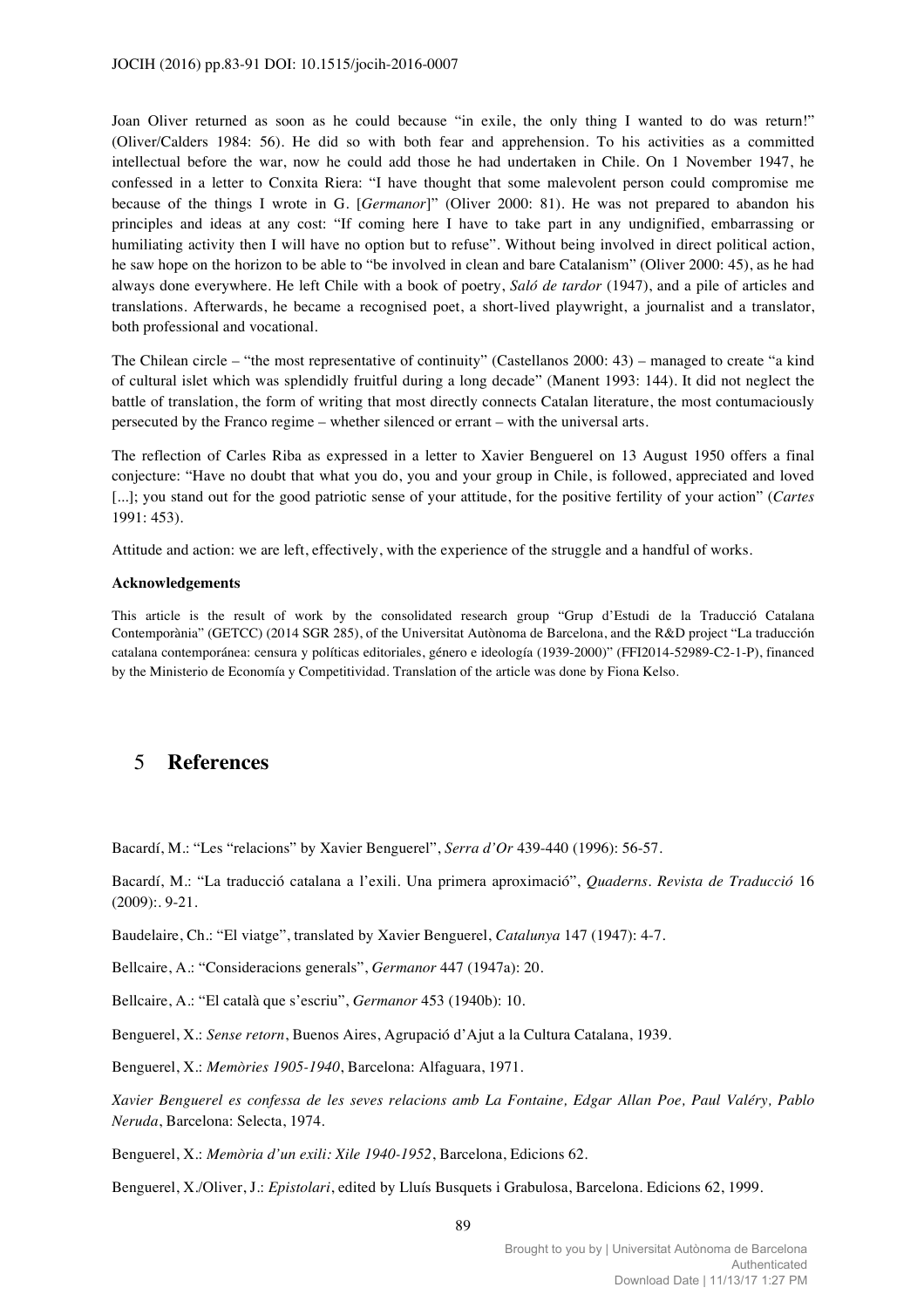Busquets i Grabulosa, Ll.: "C. A. Jordana. Un epistològraf a l'exili", *Revista de Catalunya* 78 (1993): 103-112.

Campillo, M.: "La construcció cultural a l'exili segons Francesc Trabal i Armand Obiols". In: Panyella, R./Marrugat, J. (eds.), *L'escriptor i la seva imatge*, Barcelona, L'Avenç, 2006, pp. 246-270.

Campillo, M.: "Cèsar-August Jordana, *El món de Joan Ferrer*", *Quaderns. Revista de Traducció* 16 (2009a): 29- 42.

Campillo, M.: "Chile en el corazón. Los escritores del *Florida* y Pablo Neruda", *Cuadernos Hispanoamericanos* 711 (2009b): 77-85.

Castellanos, J.: "L'exili literari català: continuïtat i ruptura". In: Aznar Soler, M. ed., *Las literaturas del exilio republicano de 1939*, Sant Cugat del Vallès, GEXEL, pp. 31-44.

*Correspondència amb Agustí Bartra des de l'exili xilè. Cartes de C. A. Jordana, Domènec Guansé i Francesc Trabal*, edited by Jaume Aulet, Terrassa, Ajuntament de Terrassa, 2005.

Corretger, M.: *Domènec Guansé, crític i novel·lista: entre l'exili i el retorn*, Barcelona: Publicacions de l'Abadia de Montserrat, 2011.

"*Cucurell o el cornut imaginari*. Comèdia de Molière. Traduïda al català per Pere Quart", *Catalunya* 132 (1941). 3-11.

"El *Misantrop* de Molière en la versió de Pere Quart", *Germanor* 543 (1949): 11-12.

"El Pi de les Tres Branques", *Germanor* 520 (1947): 54-55.

"Els catalans a Xile. Constitució del 'Centro Chileno-Catalán de Cultura", *Germanor* 471 (1942): 28-29.

F[ranquesa], Ll.: "Gabriela Mistral", *Germanor* 501 (1945): 5-6.

Franquesa, M.: "Dos traducciones inéditas de C. A. Jordana en el exilio: *Die Räuber* de Schiller y *Egmont* de Goethe", in *Interacciones. Reflexiones en torno a la Traducción e Interpretación del/al alemán*. *Studien zur romanischen Sprachwissenschaft und interkulturellen Kommunikation*, Frankfurt, Peter Lang, 2015, pp. 369- 386.

Guansé, D: "Catalans a Tolosa", *Catalunya* 101 (1939a): 6-7.

Guansé, D: "El grup de Roissy-en-Brie", *Catalunya* 102 (1939b): 3 and 9.

Guansé, D: "Xavier Benguerel, novel·lista", *Pont Blau* 33 (1955): 242-245.

Guansé, D: "Notícia sobre C. A. Jordana". In: Jordana, C. A., *El món de Joan Ferrer*, Barcelona: Proa, 1971, pp. 5-9.

Guillén, C.: *Múltiples moradas. Ensayos de literatura comparada*, Barcelona: Tusquets, 1978.

"Homenatge a Neruda. Els catalans homenatjaren al poeta xilè, el dia 17 de març de 1945. Discurs de Xavier Benguerel", *Germanor* 494 (1945): 15.

Hugo, Victor: "Booz adormit", translated by X. O., *Gernamor* 451 (1940): 31.

Jordana, C. A. "Josep Carner, traductor". In: *L'obra de Josep Carner*, Barcelona, Selecta, 1959, pp. 194-197.

Jordana, C. A./Guansé, D./Oliver, J./Benguerel, X. *París – Santiago de Xile. Quatre visions d'un mateix viatge a l'exili*, edited by Lluís Busquets i Grabulosa, Barcelona: La Magrana, 1994.

*La cultura catalana en el primer exili (1939-1940). Cartes d'escriptors, d'intel·lectuals i científics*, edited by Maria Campillo and Francesc Vilanova, Barcelona, Fundació Carles Pi i Sunyer, 2000.

Manent, A.. *La literatura catalana a l'exili*, Barcelona: Curial, 1989.